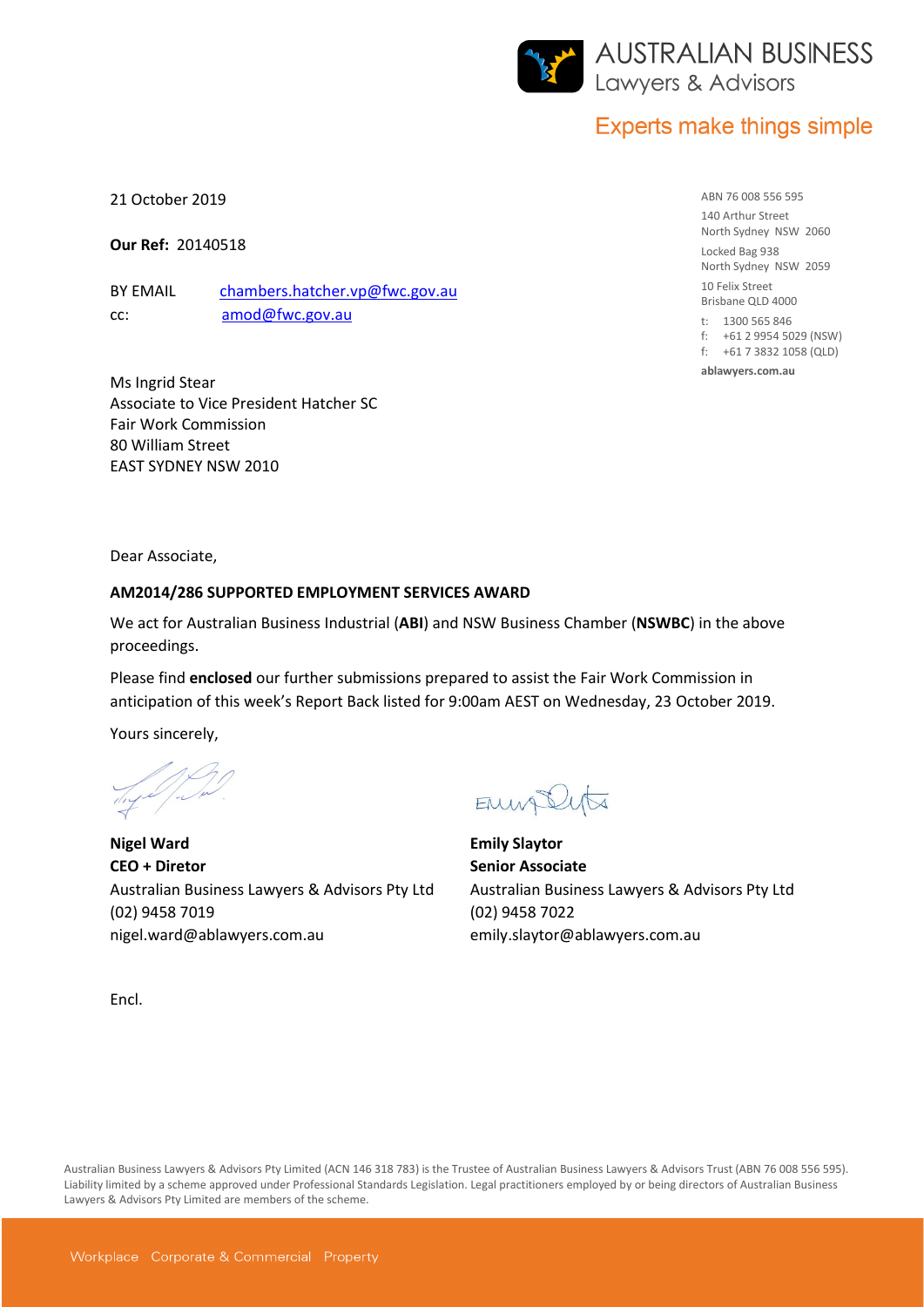### **FAIR WORK COMMISSION**

**4 Yearly Review of Modern Awards**

*Supported Employment Services Award 2010*

**Matter No: AM2014/286**

### **OUTLINE OF FURTHER SUBMISSIONS**

### **AUSTRALIAN BUSINESS INDUSTRIAL AND THE NSW BUSINESS CHAMBER**

### **1. INTRODUCTION**

- 1.1 We act for Australian Business Industrial (**ABI**) and NSW Business Chamber (**NSWBC**) in the above proceedings.
- 1.2 We refer to the recent letter from Mr Michael Lye, Deputy Secretary, Disability and Carers, Department of Social Services (**DSS**) to the Fair Work Commission (**Commission**) dated 9 September 2019 (**DSS Letter**).
- 1.3 We also refer to the Commission's response to the DSS Letter, dated 12 September 2019 (**Commission Response**).
- 1.4 The purpose of this letter is to provide the Commission with our views, particularly in response to the matters raised in the DSS Letter (and practical issues arising as a result), in advance of the Report Back before the Full Bench listed for 9:00am AEST on Wednesday, 23 October 2019.

### **2. DSS LETTER**

 $\overline{\phantom{a}}$ 

- 2.1 In the DSS Letter, Mr Lye raises two matters that he feels may be relevant to the Commission in its decision making in this matter:
	- (a) firstly, Mr Lye refers to a new pricing structure for 'employment support' announced by the National Disability Insurance Agency (**NDIA**) this month; and
	- (b) secondly, Mr Lye refers to additional Federal Government funding in the 2018-19 Budget of \$67 million 'over the forward years'<sup>1</sup> to support Australian Disability Enterprises (**ADEs**) to move to a new wage assessment tool following the Commission's decision in these proceedings,

### (collectively, the **New Funding Arrangements**).

- 2.2 In the DSS Letter, Mr Lye notes that:
	- (a) the New Funding Arrangements may enable ADEs to adopt the Supported Wage System (**SWS**) tool; and
	- (b) DSS is 'considering' consulting with parties to the proceedings.

<sup>&</sup>lt;sup>1</sup> We presume this means over the forward estimates, i.e. over the rolling three-year financial estimates for the Federal Budget.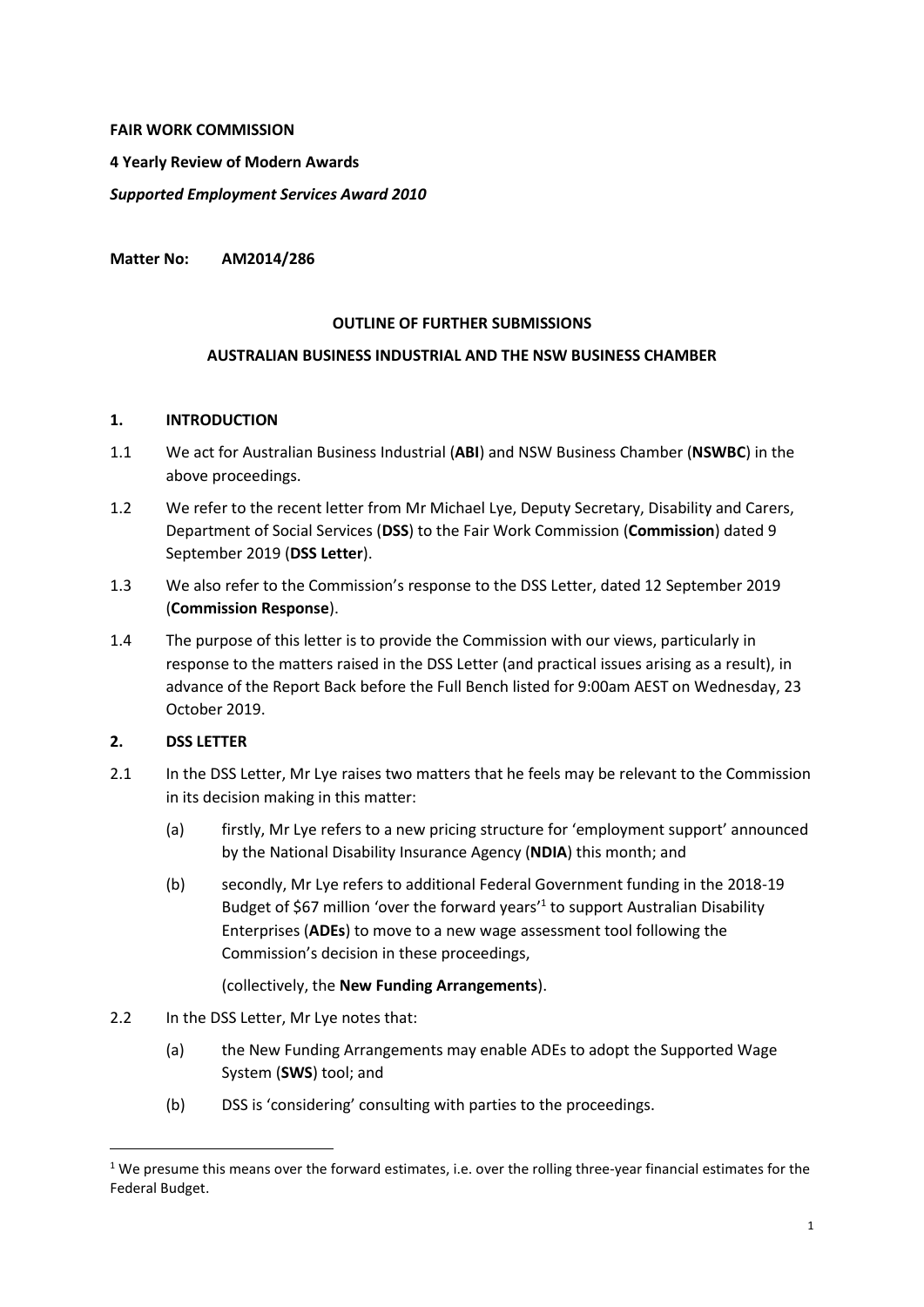2.3 To this end, he asks the Commission whether this consultation could occur 'prior' to the Commission handing down its determination in these proceedings.

# **3. COMMISSION RESPONSE**

- 3.1 In the Commission Response, we note that the Full Bench advises Mr Lye that it had reached a point whereby it intended to issue its decision in these proceedings within a 2-3 week time frame.
- 3.2 Accordingly, it would appear the timing of the DSS Letter is most unfortunate in terms of it having created a further delay to the parties having the benefit of the Commission's decision in this matter. A decision which, no doubt, was the product of extensive deliberation and consideration of all the evidence and submissions from the interested parties during these lengthy proceedings.

## **4. ABI AND NSWBC POSITION**

- 4.1 Our clients' position is that the Commission should, as originally intended, hand down its decision regardless of the New Funding Arrangements referred to in the DSS Correspondence.
- 4.2 Our clients are concerned that if the pending decision is delayed further, it will contribute to ongoing uncertainty and confusion in the sector. This is particularly the case in light of the provisional conclusions reached by the Full Bench and expressed in its Statement dated 16 April 2019. 2
- 4.3 Accordingly, we respectfully draw your attention to the following brief points in support of our clients' position as to why the Commission should proceed to hand down its decision as soon as practicable, namely:
	- (a) the sound industrial rationale for these proceedings and the need for the supported employment industry to have certainty in respect of the overarching industrial relations framework;
	- (b) the Commission has already spent a great deal of time hearing these proceedings and was only 2-3 weeks away from issuing its decision before receiving the DSS Letter; and
	- (c) DSS was afforded multiple opportunities to participate in these proceedings over years and did not take up the opportunity in a substantive way, until this 'eleventh hour' communication, which only serves to create further delays and uncertainty for the industry.

### *Need for industrial certainty*

- 4.4 The Commission's decision in these proceedings, whatever the overall outcome, is expected to provide a much needed stable classifications and associated wages framework for the industry.
- 4.5 The decision of Nojin<sup>3</sup> created a sense of uncertainty in relation to the use of wage tools and how ADEs pay employees with a disability under the *Supported Employment Services Award 2010* (**SES Award**).

 $\overline{\phantom{a}}$ 

<sup>2</sup> [2018] FWCFB 2196 at [15].

<sup>3</sup> *Nojin v Commonwealth of Australia* [2012] FCAFC 192 (21 December 2012).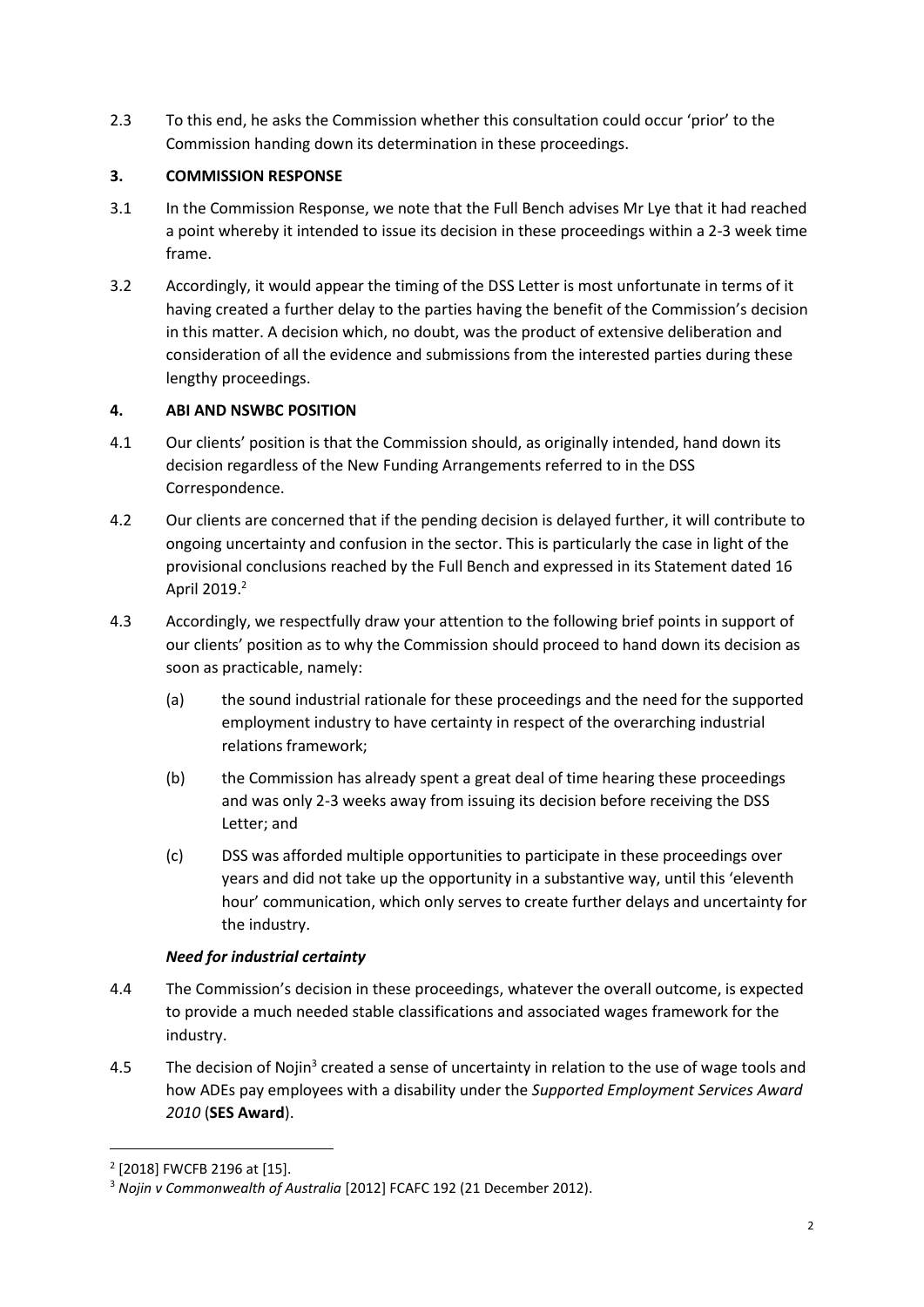- 4.6 In addition, the Commission's provisional conclusions that:
	- (a) the use of the wage assessment tools in clause 14.4 of the SES Award does not meet the modern awards objective; <sup>4</sup> and
	- (b) the SWS also does not (in its current form) represent an appropriate method of setting wages in an ADE environment,<sup>5</sup>

with respect, contribute to that industrial uncertainty.

4.7 There is a clear benefit to ADEs, and to the supported employees engaged in their operations, to have their minimum rights and entitlements clearly set out in the SES Award, in the same manner as any other national system employee.

### *Proceedings have concluded*

- 4.8 All of the parties to these proceedings made an exceptionally large investment in time and financial resources over the last three years to date.
- 4.9 Indeed, our clients:
	- (a) attended dozens of conferences, directions hearings, substantive hearings etc before the Commission;
	- (b) prepared 59 witness statements as evidence;
	- (c) appeared during two weeks of hearings;
	- (d) prepared over 10 unique substantive submissions;
	- (e) prepared award variation determinations; and
	- (f) responded, reviewed and considered materials filed by other parties.
- 4.10 We note that the other parties also prepared similar volumes of work in these proceedings.
- 4.11 The Commission's Statement<sup>6</sup> dated 16 April 2019, which clearly outlined the Full Bench's 'provisional conclusions' in relation to the various claims and issues in these proceedings, gave our clients (and no doubt the parties at large) the understanding that shortly, the Commission would finalise its conclusions and provide the ADE industry with this much needed certainty and stability.
- 4.12 As noted above, in its 16 April 2019 Statement, the Full Bench rejected both the SWS and the modified SWS as appropriate for setting wages in the ADE environment. The Full Bench also indicated a commitment to introduce a new classification structure into the SES Award which placed employee skills and competence front and centre in wage determination, by 'sizing' tasks performed against the broader range of tasks required to be performed for a full award wage.<sup>7</sup>
- 4.13 Importantly, the Full Bench stated that existing wage assessment tools would also be phased out over a period to be determined.<sup>8</sup>

 $\overline{a}$ 

<sup>4</sup> [2018] FWCFB 2196 at [15](2).

<sup>5</sup> [2018] FWCFB 2196 at [15](3).

<sup>6</sup> [2018] FWCFB 2196.

<sup>7</sup> [2018] FWCFB 2196 at [15](9).

<sup>8</sup> [2018] FWCFB 2196 at [15](7) and (10).